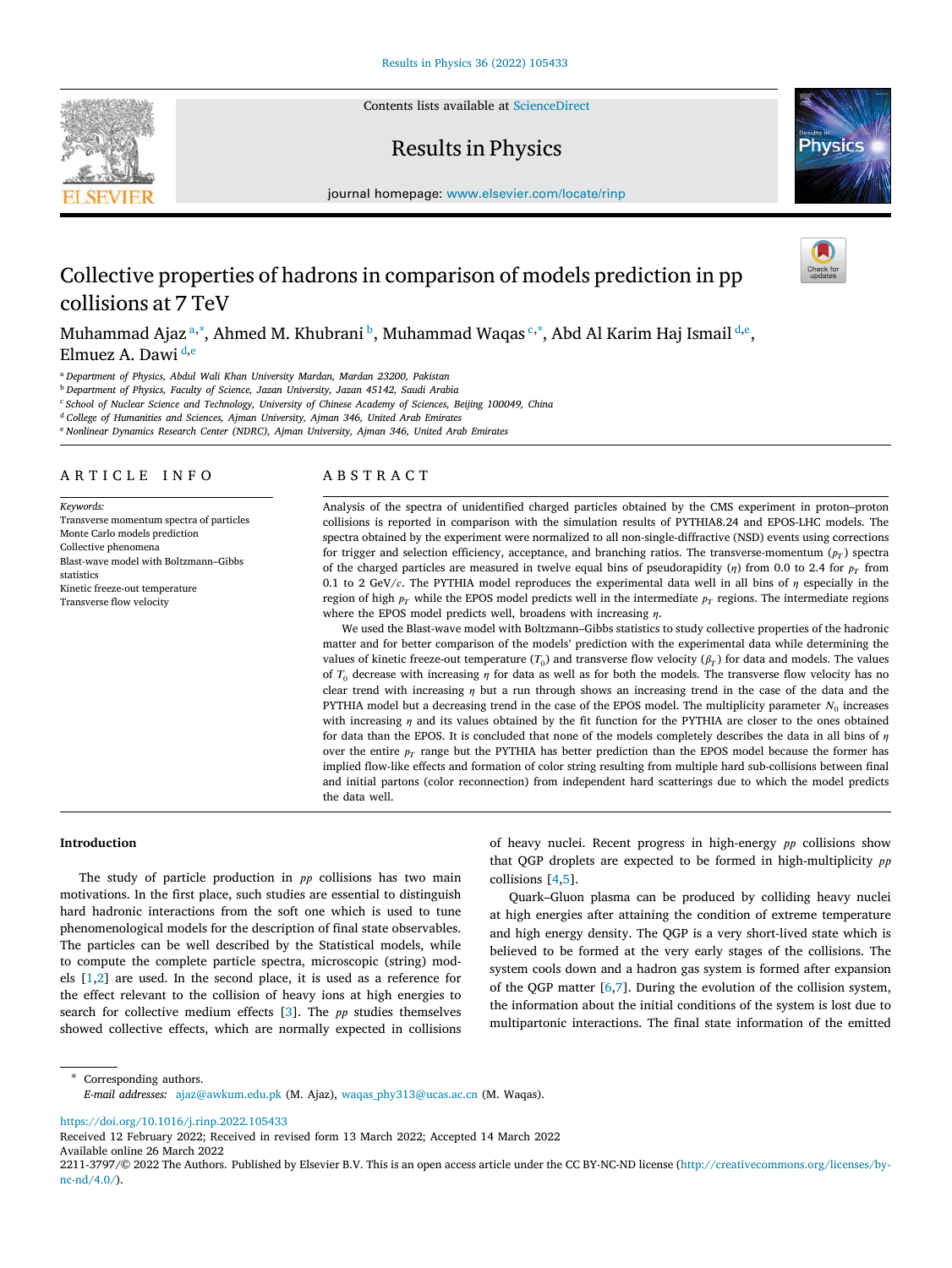particles is collected from the transverse momentum spectra. The information is very important for understanding the nature and behavior of the particles produced during high-energy collisions. After the collision, when the system evolves in space and time, then the system passes through chemical freeze-out and kinetic freeze-out stages. After the collision, the hot and dense system first attain the chemical equilibrium then expands due to cooling, thereby ceasing the inelastic collisions where the system size becomes equivalent to the mean free path. This is the chemical freeze-out state in which the abundance of all particles becomes constant. After this stage, the particles continue to collide with each other until their potency has no significance on the final state. The state where no more interactions between the particle occur and the transverse momentum distributions of the particles stay unchanged is named as kinetic freeze-out stage.

There are many statistical models used to explain the transverse momentum distributions of particles like Blast-wave model [\[8](#page-5-7)[,9\]](#page-5-8), Tsallis distributions[[10,](#page-5-9)[11](#page-5-10)],  $m_T$ -exponential distribution [[12\]](#page-5-11), Boltzmann– Gibbs, Einstein–Dirac distribution, and Erlang distribution [\[13](#page-5-12)]. Physical parameters can be extracted by fitting data with these statistical models.

In the present work, the spectra are in the low  $p_T$  range, therefore we would only need the soft excitation process for which the Blastwave model with Boltzmann–Gibbs statistics is a better choice in our opinion because it works very well at low  $p_T$  range and is very close to an ideal gas model. Furthermore, it is easy to use it due to fewer free parameters. The current analysis at higher energy is a continuation of our work on the analyses of the  $p_T$  distribution of charged particles in different $\eta$  bins at 0.9, and 2.36 TeV [[14\]](#page-5-13).

The rest of the paper is organized as follows. Section ''Method and models'' consists of the models and methods, followed by the results and discussion in Section ''Results and discussion'', and the last section is summary and conclusions.

## **Method and models**

Transverse momentum spectra of unidentified charged particles in the pseudorapidity range of  $0 < \eta < 2.4$ , divided into twelve equal bins of width 0.2, simulated in two event generators; PYTHIA (PYTHIA8.24)[[1](#page-5-0)] and EPOS (EPOS-LHC)[[15\]](#page-5-14) are contrasted with the data measured by the CMS experiment [\[16](#page-5-15)]. Both of the models are minimum bias for hadronic interactions with the following physics description.

PYTHIA is a general-purpose event generator for the production of particles at high energies. It is used by many of the experimental groups to validate the experimental data. It has the flexibility to study the hard and soft physics processes. PYTHIA was initially designed to study the color flow in hadronic collisions. It is based on the LUND string model[[17\]](#page-5-16) to study the string fragmentation, flow effects, beam remnants, and scattering. The initial and final state radiations along with the MPI model provide a good description of collision systems [\[18](#page-5-17)]. It includes the flavor and color correlations in its recent developments which is a very important study for the hadronic interactions. The data obtained at the LHC are argumentative intent with the possible existence of flow in  $pp$  collisions and can be studied by tuning the PYTHIA with color reconnection. It will make it possible to study flow-like effects coming from color string formation and multiple hard sub-collisions between the initial and final partons from independent hardscatterings inside the PYTHIA framework [[19\]](#page-5-18).

The EPOS model[[16\]](#page-5-15) is also a minimum bias event generator for hadronic interactions and can be used to study the cosmic ray air showers as well as heavy-ion collisions. EPOS is a unified approach that can predict minimum bias event particles with  $p_T$  from zero to a few  $GeV/c$ . EPOS models use a simplified treatment of QGP in events where the energy density is high enough (including in  $pp$ ). It is used to validate the data coming from the LHC in all collisions systems after applying some modifications. Collective effects are more or less

important in all collision systems, so EPOS considers these effects by creating a medium. The model is based on the Gribov–Regge approach in which multiple pomerons exchange between  $pp$  collisions having Regge amplitudes [\[20](#page-5-19),[21\]](#page-5-20). If nuclear fusion is switched off in EPOS then it is comparable to the PYTHIA model (no final state interaction). For ease of writing, we used EPOS instead of the EPOS, the version used in the current manuscript, consistently throughout the manuscript.

The PYTHIA model which is QCD based has many advanced features to study the small system in detail like Multiparton interactions, color re-connection. Flow-like features can also be studies using the PYTHIA model. While the EPOS model provides a good description of main hadronic particle production as it constrains from Modeling (mainly Glauber+Gribov) and extensive air shower data which are useful at the LHC. It works over a wide range in primary energies and for a variety of projectile/target combinations (without re-tuning), [\[21](#page-5-20)]. Again for simplicity, we used PYTHIA instead of the PHYTHIA8.24 version of the model throughout the manuscript. In the case of both event generators, we have simulated one million events for comparison with the experimental data [\[16](#page-5-15)].

Furthermore, to better compare the models' prediction with the data, we used the Blast-wave model with Boltzmann–Gibbs statistics to fit the data and models prediction. Blast-wave model with Boltzmann– Gibbs statistics (BGBW) is a hydrodynamic model which has a strong assumption of local thermal equilibrium of a system at some instant of time and then experiences hydrodynamic evolution. The  $p_T$  distribution of BGBW model [\[22](#page-5-21)[–24](#page-5-22)] is represented as

$$
f_1(p_T) = \frac{1}{N} \frac{dN}{dp_T} = Cp_T m_T \int_0^R r dr
$$
  
 
$$
\times I_0 \left[ \frac{p_T \sinh(\rho)}{T_0} \right] K_1 \left[ \frac{m_T \cosh(\rho)}{T_0} \right],
$$
 (1)

where  $N$  display the number of particles,  $C$  being the constant of normalization and  $m_T = \sqrt{p_T^2 + m_0^2}$  is the transverse mass. In the present work, we used  $m_0$  equals the pion mass. The  $I_0$  and  $K_1$  are the modified Bessel functions of the first and second kinds respectively,  $\rho = \tanh^{-1}[\beta(r)]$  is the boost angle,  $\beta(r)$  is a self-similar flow profile which is given as  $\beta(r) = \beta_S(r/R)^{n_0}$ ,  $\beta_S$  is the flow velocity on the surface, while  $r/R$  is the relative radial position in the thermal source. There is the relation between  $\beta_T$  and  $\beta(r)$ ,  $\beta_T = (2/R^2) \int_0^R r \beta(r) dr =$  $2\beta_S/(n_0 + 2)$ . In the present work,  $n_0 = 2$  [\[22](#page-5-21)] is taken, which results in $\beta_T = 0.5 \beta_S$ . Indeed  $n_0$  can be a free parameter [[23,](#page-5-23)[25\]](#page-5-24). Mostly in literature,  $n_0 = 1$  or 2 is used. We choose  $n_0 = 2$  because it has closely resemblancewith the hydrodynamic profile [[22\]](#page-5-21). We can choose  $n_0$  = 1 also, which is the closest approximation to hydrodynamic at freeze-out[[26\]](#page-5-25). The selection of  $n_0 = 1$  or 2 does not have a significant difference in the results which is reported in our recent work [\[27](#page-5-26)]. The freeze-out parameters are extracted from the transverse momentum spectra by the method of least square. Generally, the  $p_T$  spectra of the particles contribute to soft excitation and hard scattering processes. The former contributes to the narrow  $p_T$  spectrum, while the latter contributes to the spectrum in a wide range. BGBW model contributes to the soft excitation process, however, the Hagedorn function (which is an inverse power law) [\[28](#page-5-27)[–30](#page-5-28)] can be used for the hard scattering process. The whole phenomenology of the BGBW model is presented in our previous works, and for more detail, interested readers are referred to Ref. [\[31](#page-5-29)].

## **Results and discussion**

Simulated results of the transverse momentum spectra of charged particles are contrasted with the measured spectra of CMS experiment in  $pp$  collisions [\[16](#page-5-15)] at 7 TeV. The spectra is presented in small bins of pseudorapidity divided into twelve equal regions of  $\eta$ ,  $0 \le \eta \le 2.4$ in  $p_T$  region of 0.1–2 GeV/c. Same cuts values including the exact region of pseudorapidity bins of  $\eta = 0.1, 0.3, 0.5, 0.7, 0.9, 1.1, 1.3,$ 1.5, 1.7, 1.9, 2.1, and 2.3 with  $p_T$  from (0.1–2) GeV/c are used in the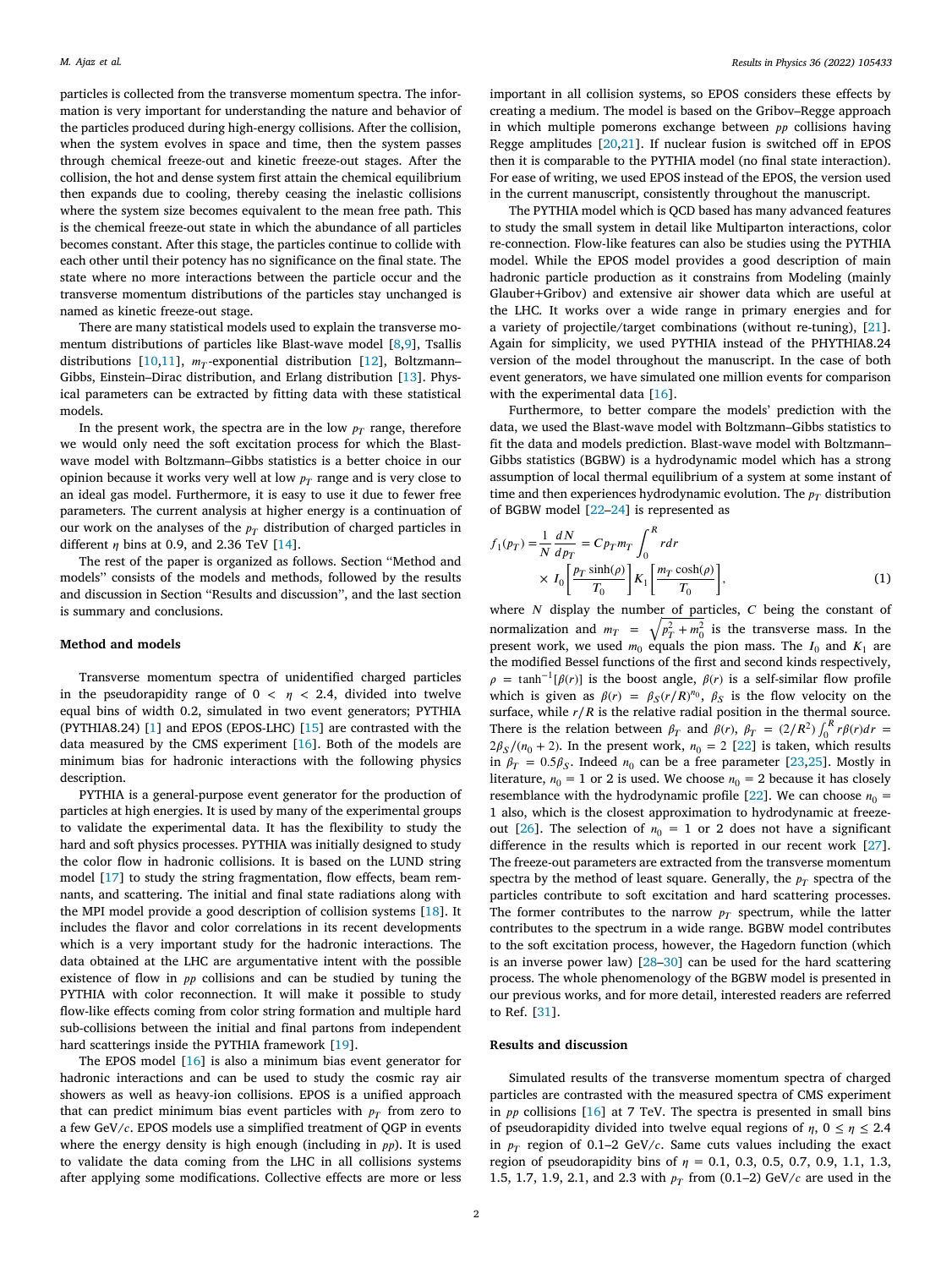

<span id="page-2-0"></span>**Fig. 1.** The simulation prediction of PYTHIA and EPOS, transverse momentum distributions of charged particles, in twelve equal region of pseudorapidity from  $\eta = 0.1$  (0.0  $\leq \eta$ ≤0.2) to  $\eta$  = 2.3 (2.2 ≤  $\eta$  ≤ 2.4) are shown against the measurements of CMS experiment [[16](#page-5-15)]. Filled dark gray color circles show the experimental data while red and blue lines are used to show the PYTHIA and EPOS models simulation.

simulations as in the experimental data. The  $p_T$  distributions of charged particles are shown in [Fig. 1](#page-2-0) in the region of aforementioned bins of  $\eta$ . Filled circles with dark gray colors are used to show the experimental data whereas lines of different colors show the prediction of models. Red and blue colors respectively are used to represent the PYTHIA

and EPOS model prediction. Systematic uncertainties are shown as vertical lines at each point in the experimental data as data errors. The systematic uncertainties of the quantities measured arise due to various corrections, selection of their event, and the MC model(s) used. A complete description of the systematic uncertainties, used in the current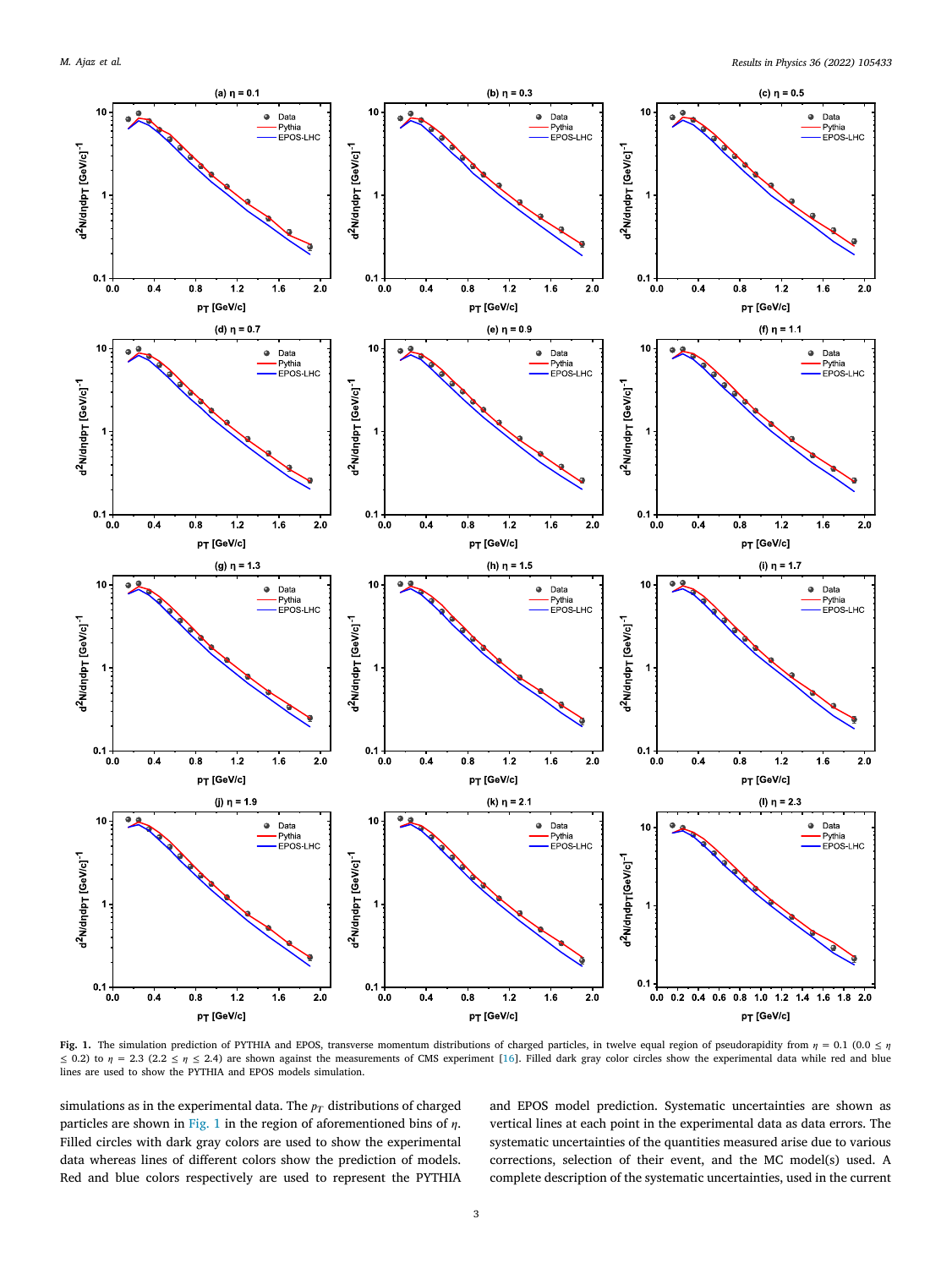

<span id="page-3-0"></span>**Fig. 2.** Results of the fit function on the transverse momentum spectra of all charged particles on (a) Experimental data (b) PYTHIA model and (c) EPOS model. Markers of different colors are used to show the data for different  $\eta$  regions while curves are the results of the fit function.

study for analyses, averaged over  $\eta$  and  $p_T$  [\[16](#page-5-15)] are explained and tabulated as Table 3 in ref [\[32](#page-5-30)]. Since a million simulations events are used in the case of models, therefore the statistical errors in the models are very small and insignificant. For  $p_T > 0.7$  GeV/c, the PYTHIA model reproduces the data in all bins of the pseudorapidity. For the region of  $p_T$ ,  $0.3 \leq p_T \leq 0.7$  GeV/c, the model overestimates the measurements for about 8% while underestimates in the region for  $p_T < 0.3$  GeV/c for about 20%. The aforementioned observation is not affected by the different regions of  $\eta$  and hence the PYTHIA models have almost similar predictions in the rest of the  $\eta$  regions as well. The EPOS model, on the other hand, underestimates the measurements by about 20% for the low and high  $p_T$  ranges while reproducing good results in the intermediate region. It is further observed, that the intermediate region, where the prediction of the EPOS model is good, broadened with increasing the values of  $\eta$ .

Models based on statistical hadronization were successful in describingthe low energy  $pp$  collision [[33,](#page-5-31)[34](#page-6-0)]. Naively, the formation of a system with quark-gluon plasma or hydrodynamics collective effects isnot anticipated in  $pp$  collisions. Recently in Ref. [[35\]](#page-6-1), it has been reported that there is no radial flow effects at  $\sqrt{s_{NN}}$  = 200 GeV and 540 GeV in  $pp$  collision. Nevertheless, the formation probability of such a system in  $pp$  collision on small scale cannot be ignored  $[36-39]$ . The  $pp$  collision with high multiplicity produced high energy density at SPS (CERN) [\[40](#page-6-4)[,41](#page-6-5)] encouraged scientists for deconfinement in hadronic collisions at SPS-CERN [\[36](#page-6-2)] and Fermilab-Tevatron [\[37](#page-6-6)[,38](#page-6-7)]. Results obtained for flow velocity of hadrons found from the  $p_T$  spectra of these analyses are reported in[[37\]](#page-6-6) had been ascribed to as a signal of collective behavior, which is a characteristic of QGP formation [\[42](#page-6-8)]. In nuclear collisions (A-A), there is a large transverse flow velocity due to high energy density and the system easily thermalizes. On the other hand, in  $pp$  collisions, although there is a small flow, we use the grand canonical ensemble and the flow becomes large and the system is easy to thermalize.

Therefore an effort has been made to get a detailed comparison of the model's prediction with the data by using the fit of data and models prediction by the same function to get information about the collective behavior of the hadronic matter produced in  $pp$  collision at 7 TeV. We used the Blast-wave model with Boltzmann–Gibbs statistics to fit the data and models prediction, and the results are shown in [Figs. 2](#page-3-0). Fig.  $2(a)$  $2(a)$  is the fit result of the function on data while Fig.  $2(b)$  and  $2(c)$ are the fit results on the prediction of PYTHIA and EPOS models. The data and models predictions are shown by markers of different colors for different slices of  $\eta$  and the solid curve line is the result of the fit function.

The curves show that the function fits the data very well. The values of the parameter extracted from the data and models prediction by the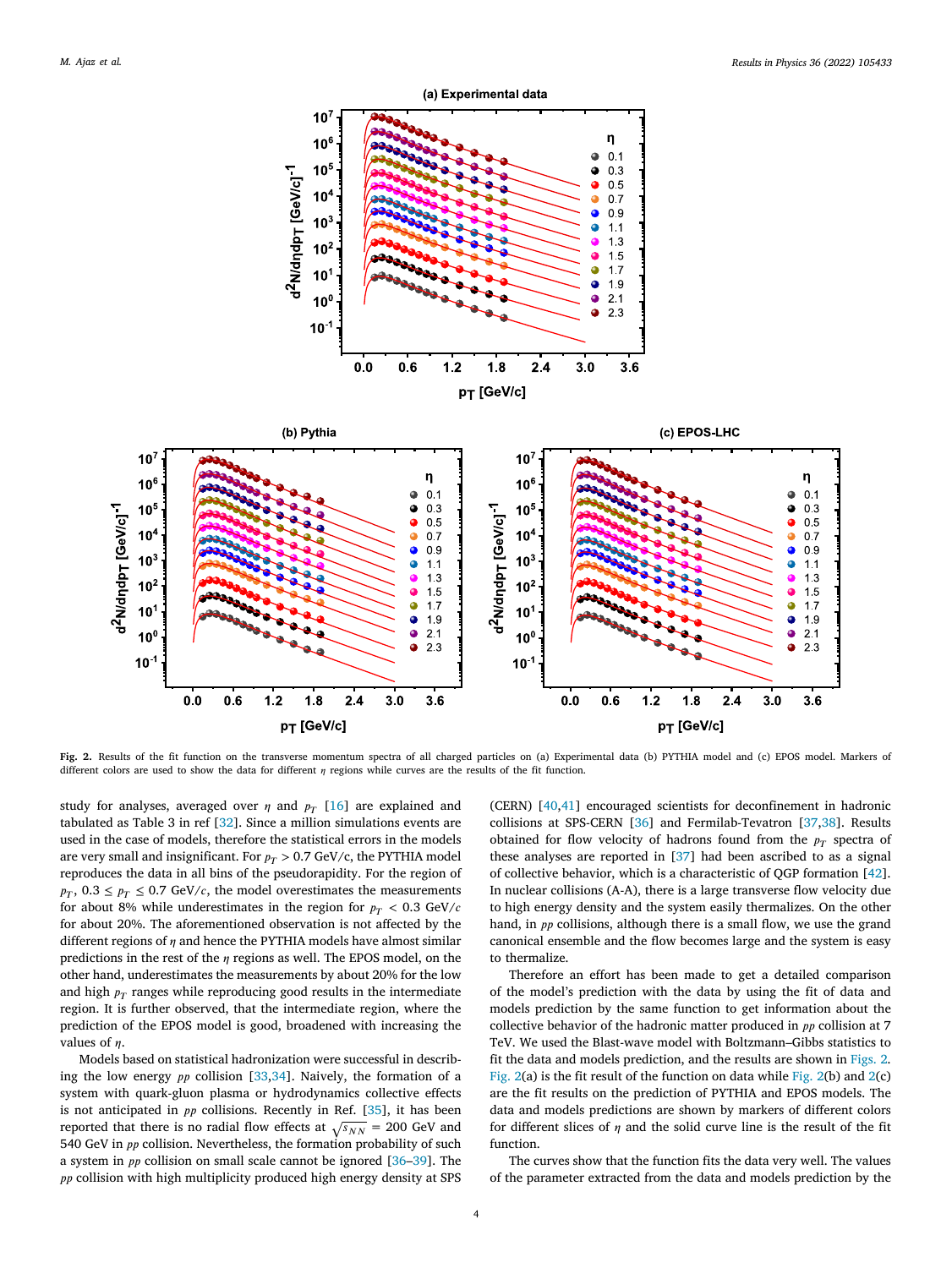<span id="page-4-0"></span>**Table 1** The values of free parameters  $(T_0$  and  $\beta_T$ ), normalization constant  $(N_0)$  at different  $\eta$  intervals using Blastwave model with Boltzmann–Gibbs statistics.

| Model                  | η           | $N_0$          | $\beta_T$ (c)     | $T_0$ (MeV)        | $\chi^2$ /nd f |
|------------------------|-------------|----------------|-------------------|--------------------|----------------|
|                        | $0.0 - 0.2$ | $92.5 \pm 0.1$ | $0.455 \pm 0.002$ | $121.02 \pm 0.01$  | 3.3402/12      |
| <b>CMS</b><br>Data     | $0.2 - 0.4$ | $93.9 \pm 0.1$ | $0.462 \pm 0.002$ | $118.09 \pm 0.01$  | 2.6008/12      |
|                        | $0.4 - 0.6$ | $95.0 \pm 0.1$ | $0.463 \pm 0.002$ | $117.01 \pm 0.01$  | 3.0806/12      |
|                        | $0.6 - 0.8$ | $96.0 \pm 0.1$ | $0.461 \pm 0.002$ | $115.05 \pm 0.01$  | 1.7417/12      |
|                        | $0.8 - 1.0$ | $96.9 \pm 0.2$ | $0.463 \pm 0.002$ | $113.15 \pm 0.01$  | 1.5605/12      |
|                        | $1.0 - 1.2$ | $96.4 \pm 0.2$ | $0.463 \pm 0.001$ | $111.09 \pm 0.01$  | 2.3937/12      |
|                        | $1.2 - 1.4$ | $97.8 \pm 0.1$ | $0.464 \pm 0.001$ | $108.94 \pm 0.01$  | 3.2155/12      |
|                        | $1.4 - 1.6$ | $98.6 \pm 0.1$ | $0.464 \pm 0.001$ | $107.22 \pm 0.01$  | 2.9279/12      |
|                        | $1.6 - 1.8$ | $98.7 \pm 0.1$ | $0.464 \pm 0.002$ | $107.01 \pm 0.03$  | 3.9212/12      |
|                        | $1.8 - 2.0$ | $98.5 \pm 0.1$ | $0.462 \pm 0.001$ | $107.92 \pm 0.01$  | 3.1628/12      |
|                        | $2.0 - 2.2$ | $98.6 \pm 0.2$ | $0.463 \pm 0.001$ | $104.84 \pm 0.01$  | 3.5307/12      |
|                        | $2.2 - 2.4$ | $97.0 \pm 0.1$ | $0.464 \pm 0.001$ | $100.88 \pm 0.01$  | 2.9055/12      |
| <b>PYTHIA</b><br>Model | $0.0 - 0.2$ | $88.7 \pm 0.1$ | $0.407 \pm 0.002$ | $152.35 \pm 0.02$  | 8.9073/12      |
|                        | $0.2 - 0.4$ | $90.5 \pm 0.1$ | $0.413 \pm 0.002$ | $150.11 \pm 0.02$  | 10.3518/12     |
|                        | $0.4 - 0.6$ | $91.4 \pm 0.1$ | $0.412 \pm 0.002$ | $148.05 \pm 0.02$  | 8.3987/12      |
|                        | $0.6 - 0.8$ | $92.7 \pm 0.1$ | $0.414 \pm 0.002$ | $146.01 \pm 0.02$  | 7.3881/12      |
|                        | $0.8 - 1.0$ | $94.1 \pm 0.1$ | $0.415 \pm 0.002$ | $144.15 \pm 0.02$  | 7.0339/12      |
|                        | $1.0 - 1.2$ | $96.0 \pm 0.1$ | $0.415 \pm 0.002$ | $143.01 \pm 0.02$  | 6.2002/12      |
|                        | $1.2 - 1.4$ | $96.8\pm0.1$   | $0.415 \pm 0.002$ | $141.32 \pm 0.02$  | 5.4846/12      |
|                        | $1.4 - 1.6$ | $97.6 \pm 0.1$ | $0.412 \pm 0.001$ | $140.72 \pm 0.02$  | 56939/12       |
|                        | $1.6 - 1.8$ | $98.0 \pm 0.1$ | $0.413 \pm 0.001$ | $139.42 \pm 0.01$  | 4.9772/12      |
|                        | $1.8 - 2.0$ | $98.3 \pm 0.1$ | $0.413 \pm 0.001$ | $138.52 \pm 0.01$  | 3.8838/12      |
|                        | $2.0 - 2.2$ | $97.5 \pm 0.1$ | $0.412 \pm 0.001$ | $137.44 \pm 0.01$  | 4.4104/12      |
|                        | $2.2 - 2.4$ | $97.2 \pm 0.1$ | $0.415 \pm 0.001$ | $135.55 \pm 0.02$  | 3.4710/12      |
| <b>EPOS</b><br>Model   | $0.0 - 0.2$ | $78.3 \pm 0.1$ | $0.448 \pm 0.001$ | $123.8 \pm 0.02$   | 5.2179/12      |
|                        | $0.2 - 0.4$ | $77.9 \pm 0.1$ | $0.445 \pm 0.001$ | $124.17 \pm 0.01$  | 4.3262/12      |
|                        | $0.4 - 0.6$ | $79.2 \pm 0.2$ | $0.453 \pm 0.001$ | $121.11 \pm 0.02$  | 4.8375/12      |
|                        | $0.6 - 0.8$ | $80.2 \pm 0.2$ | $0.449 \pm 0.002$ | $121.05 \pm 0.02$  | 3.2554/12      |
|                        | $0.8 - 1.0$ | $81.4 \pm 0.1$ | $0.449 \pm 0.001$ | $120.85 \pm 0.02$  | 2.2421/12      |
|                        | $1.0 - 1.2$ | $82.9 \pm 0.1$ | $0.447 \pm 0.001$ | $119.21 \pm 0.02$  | 1.7147/12      |
|                        | $1.2 - 1.4$ | $84.2 \pm 0.1$ | $0.446 \pm 0.001$ | $119.15 \pm 0.02$  | 1.8844/12      |
|                        | $1.4 - 1.6$ | $86.1 \pm 0.1$ | $0.446 \pm 0.001$ | $117.16 \pm 0.01$  | 1.7442/12      |
|                        | $1.6 - 1.8$ | $85.8 \pm 0.1$ | $0.445 \pm 0.001$ | $116.48 \pm 0.02$  | 1.1101/12      |
|                        | $1.8 - 2.0$ | $86.2 \pm 0.1$ | $0.445 \pm 0.001$ | $115.85 \pm 0.01$  | 0.7537/12      |
|                        | $2.0 - 2.2$ | $86.2 \pm 0.1$ | $0.443 \pm 0.001$ | $115.35 \pm 0.001$ | 1.5548/12      |
|                        | $2.2 - 2.4$ | $86.3 \pm 0.1$ | $0.443 \pm 0.001$ | $115.11 \pm 0.01$  | 1.1373/12      |

function are given in the [Table 1.](#page-4-0) The last column in the [Table 1](#page-4-0) shows the values of  $\chi^2/ndf$  which confirms that the function fits the data very well. The second last column shows the values of kinetic freezeout temperature ( $T_0$ ). The value of  $T_0$  decreases with increasing  $\eta$  from (121*.*02 ± 0*.*002) MeV to (100*.*88 ± 0*.*01) for experimental data, from (152*.*35 ± 0*.*02) MeV to (135*.*55 ± 0*.*02) Mev for PYTHIA model and from (124*.*17±0*.*01) MeV to (115*.*11±0*.*01) MeV for EPOS model. Furthermore, it is observed that the values of the EPOS model are closer to the values extracted by the function for the data than the PYTHIA model. The values of  $T_0$  decrease monotonically in all the cases with increasing  $\eta$ . It is because an increase in  $\eta$  yields a decrease in the system transfer energy as a consequence of larger penetration among participating nucleons. It should be noted that here the large penetration refers to large rapidity shift. The transverse flow velocity has no clear trend with increasing $\eta$  which is also reported in [[43\]](#page-6-9) at low energy as well. In literature, one can also find a decreasing trend of  $\beta_T$  with decreasing centrality [\[31](#page-5-29)]. A closer look shows an increasing trend in the case of data and the PYTHIA model but a decreasing trend in the EPOS model.  $\beta_T$  increases from (0.455 $\pm$ 0*.*002)  $c$  to (0.464 $\pm$ 0*.*001)  $c$  in case of data and from  $(0.407 \pm 0.002)$  *c* to  $(0.415 \pm 0.001)$  *c* in PYTHIA but decreases in EPOS from  $(0.448 \pm 0.001) c$  to  $(0.443 \pm 0.001) c$ . It is worth mentioning that the values of  $\beta_T$  extracted from the EPOS model are closer to that of the experimental data than the PYTHIA model but the latter has the same increasing trend while the former has opposite trend of  $\beta_T$ . Comparing the values of  $\beta_T$  and  $T_0$  obtained here with our previous work [\[44](#page-6-10)] show that the values of the two parameters increase with increasing the center of mass energy which is due to the reason that the system gets higher degree of excitation as the collision energy increases.  $N_0$ ,the normalization constant, is a multiplicity parameter [[45](#page-6-11)[,46](#page-6-12)] and it has an increasing effect with  $\eta$ . The values of  $N_0$  obtained by the

fit function for PYTHIA are closer to the ones obtained for data than the EPOS. As mentioned above that the PYTHIA model reproduced the data well in comparison to the EPOS model which is supported by the parameter  $N_0$  extracted from the fit function.

#### **Summary and conclusion**

In this work, we reported the simulation results of the  $p_T$  spectra of the unidentified charged particles in comparison with the measured experimental data at 7 TeV. One million simulation events were used in the case of the PYTHIA and EPOS model for comparison with the experimental data. The spectra obtained by the experiment were normalized to all non-single-diffractive (NSD) events using corrections for trigger and selection efficiency, acceptance, and branching ratios. We used the same cuts and conditions that were used in measuring the experimental data that include the number and size of  $\eta$  bins and the  $p_T$  range. Small bins of pseudorapidity ( $\eta$ ) divided into twelve equal slices were used from  $0.0 < \eta < 2.4$  of width 0.2 each for  $p_T = 0.1$  to  $2 \text{ GeV}/c$ . The PYTHIA model reproduced the experimental data well in all  $\eta$  bins especially in the region of high  $p_T$ , for  $p_T > 0.7$  GeV/c while the EPOS underestimates. The EPOS model reproduce good results in the intermediate  $p_T$  region. It has further been found that the region of good prediction by the EPOS model broadened towards higher  $p_T$  with increasing  $n$ .

Furthermore, we used the Blastwave model with Boltzmann–Gibbs statistics to study collective properties of the hadronic matter and for better comparison of the models' prediction with the experimental data while determining the values of  $T_0$  and  $\beta_T$  for data and models. The kinetic freeze-out temperature  $(T_0)$  decreases with increasing  $\eta$  while the transverse flow velocity has no clear trend with increasing  $\eta$  but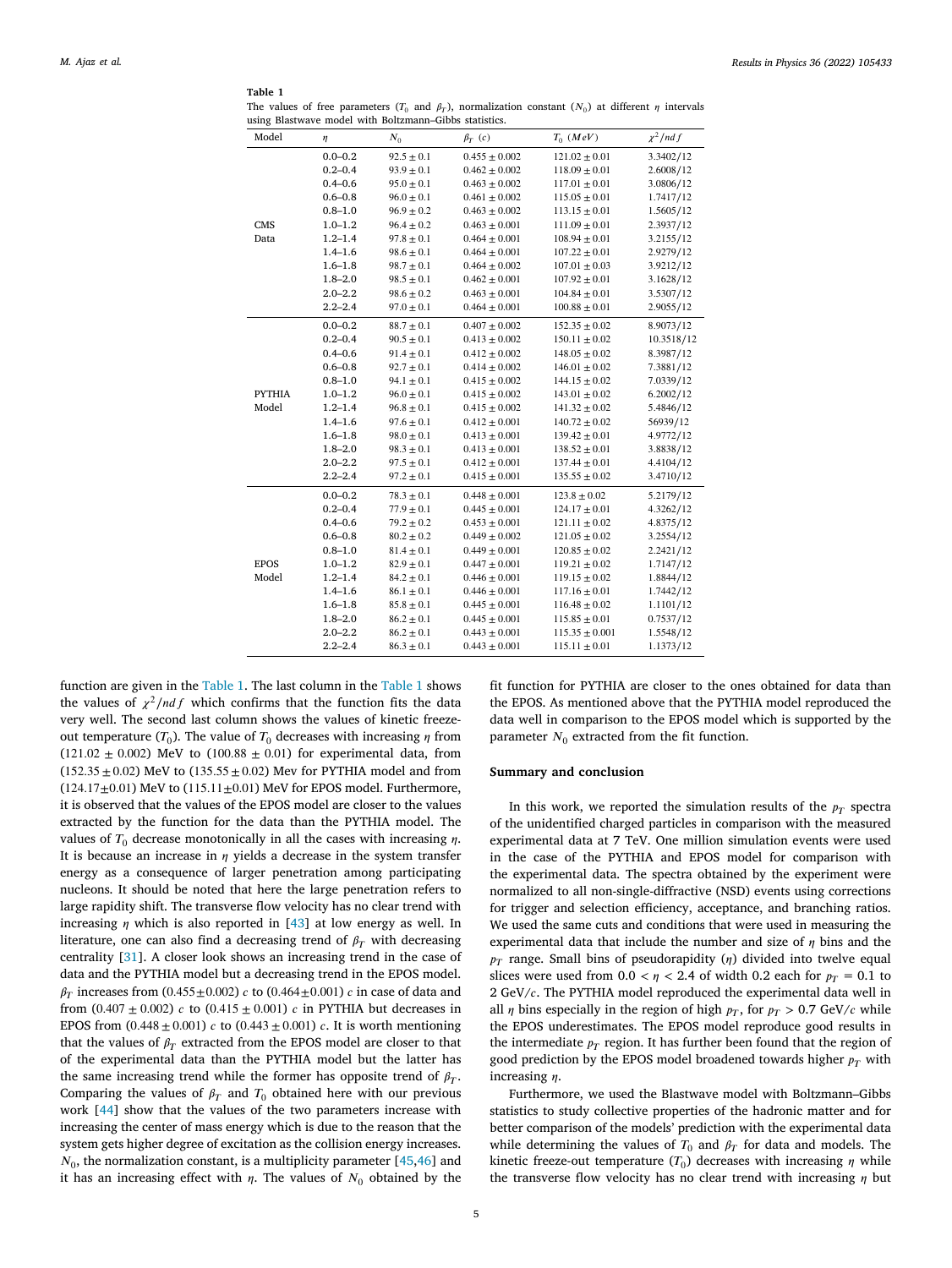a run through shows an increasing trend in case of data and PYTHIA model but a decreasing trend in EPOS model.  $N_0$ , the normalization constant, shows the multiplicity and has an increasing effect with  $\eta$ . The value of  $N_0$  obtained by the fit function for PYTHIA is closer to the ones obtained for data than the EPOS. It is concluded that none of the models completely describe the data over the entire  $p_T$  range in the small slices of  $n$  but PYTHIA has a better prediction of the data than the EPOS. The PYTHIA model has implied flow-like effects resulting from multiple hard sub-collisions and formation of color string between final and initial partons (color reconnection) from independent hard scatterings due to which the model predicts the data well.

## **CRediT authorship contribution statement**

**Muhammad Ajaz:** Wrote the main manuscript text, simulations and analysis, Prepared figures and interpreted the results, Reviewed the manuscript. **Ahmed M. Khubrani:** Wrote the main manuscript text, simulations and analysis, Reviewed the manuscript. **Muhammad Waqas:** Wrote the main manuscript text, Prepared figures and interpreted the results, Reviewed the manuscript. **Abd Al Karim Haj Ismail:** simulations and analysis, Reviewed the manuscript. **Elmuez A. Dawi:** Reviewed the manuscript.

## **Declaration of competing interest**

The authors declare that they have no known competing financial interests or personal relationships that could have appeared to influence the work reported in this paper.

## **Availability of data and materials**

All data generated or analyzed during this study are included in this published article

#### **Acknowledgment**

The authors would like to acknowledge Abdul Wali Khan University Mardan for providing all possible facilities and the support of Ajman University Internal Research Grant No. DGSR Ref. 2021-IRG-HBS-12.

## **Funding**

Ajman University Internal Research Grant No. DGSR Ref. 2021-IRG-HBS-12.

#### **References**

- <span id="page-5-0"></span>[1] Sjöstrand T, Ask S, Christiansen JR, Corke R, Desai N, Ilten P, et al. An introduction to PYTHIA 8.2. Comput Phys Comm 2015;191:159–77. [http://dx.](http://dx.doi.org/10.1016/j.cpc.2015.01.024) [doi.org/10.1016/j.cpc.2015.01.024](http://dx.doi.org/10.1016/j.cpc.2015.01.024).
- <span id="page-5-1"></span>[2] Vovchenko V, Begun VV, Gorenstein MI. Hadron multiplicities and chemical freeze-out conditions in proton-proton and nucleus-nucleus collisions. Phys Rev C 2016;93:064906. <http://dx.doi.org/10.1103/PhysRevC.93.064906>.
- <span id="page-5-2"></span>[3] Drescher H, Hladik M, Ostapchenko S, Pierog T, Werner K. Parton-based Gribov– Regge theory. Phys Rep 2001;350(2):93–289. [http://dx.doi.org/10.1016/S0370-](http://dx.doi.org/10.1016/S0370-1573(00)00122-8) [1573\(00\)00122-8.](http://dx.doi.org/10.1016/S0370-1573(00)00122-8)
- <span id="page-5-3"></span>[4] Sahu D, Sahoo R. Characterizing proton-proton collisions at the large hadron collider with thermal properties. Physics 2021;3(2):207–19. [http://dx.doi.org/](http://dx.doi.org/10.3390/physics3020016) [10.3390/physics3020016.](http://dx.doi.org/10.3390/physics3020016)
- <span id="page-5-4"></span>[5] Olimov KK, Liu F-H, Musaev KA, Olimov K, Tukhtaev BJ, Yuldashev BS, et al. Multiplicity dependencies of midrapidity transverse momentum spectra of identified charged particles in p+p collisions at (s)1/2=13 TeV at LHC. Internat J Modern Phys A 2021;36(20):2150149. [http://dx.doi.org/10.1142/](http://dx.doi.org/10.1142/S0217751X21501499) [S0217751X21501499.](http://dx.doi.org/10.1142/S0217751X21501499)
- <span id="page-5-5"></span>[6] Busza W, Rajagopal K, van der Schee W. Heavy ion collisions: The big picture and the big questions. Ann Rev Nucl Part Sci 2018;68(1):339–76. [http://dx.doi.](http://dx.doi.org/10.1146/annurev-nucl-101917-020852) [org/10.1146/annurev-nucl-101917-020852](http://dx.doi.org/10.1146/annurev-nucl-101917-020852).
- <span id="page-5-6"></span>[7] Niida T, Miake Y. Signatures of QGP at RHIC and the LHC. AAPPS Bull 2021;31:2309–4710. <http://dx.doi.org/10.1007/s43673-021-00014-3>.
- <span id="page-5-7"></span>[8] [Waqas M, Peng G-X. Study of dependence of kinetic freezeout temperature on](http://refhub.elsevier.com/S2211-3797(22)00189-9/sb8) [the production cross-section of particles in various centrality intervals in Au–Au](http://refhub.elsevier.com/S2211-3797(22)00189-9/sb8) [and Pb–Pb collisions at high energies. Entropy 2021;23\(4\).](http://refhub.elsevier.com/S2211-3797(22)00189-9/sb8)
- <span id="page-5-8"></span>[9] Waqas M, Peng GX, Wang R-Q, Ajaz M, Haj Ismail AAK. Freezeout properties of different light nuclei at the RHIC beam energy scan. Eur Phys J Plus 2021;136:1082. [http://dx.doi.org/10.1140/epjp/s13360-021-02089-1.](http://dx.doi.org/10.1140/epjp/s13360-021-02089-1)
- <span id="page-5-9"></span>[10] Mathai A, Haubold H. Pathway model, superstatistics, tsallis statistics, and a generalized measure of entropy. Physica A 2007;375(1):110–22. [http://dx.doi.](http://dx.doi.org/10.1016/j.physa.2006.09.002) [org/10.1016/j.physa.2006.09.002](http://dx.doi.org/10.1016/j.physa.2006.09.002).
- <span id="page-5-10"></span>[11] Li L-L, Liu F-H, Waqas M, Ajaz M. Analyzing transverse momentum spectra by a new method in high-energy collisions. Universe 2022;8(1). [http://dx.doi.org/](http://dx.doi.org/10.3390/universe8010031) [10.3390/universe8010031.](http://dx.doi.org/10.3390/universe8010031)
- <span id="page-5-11"></span>[12] Li C-S, Rather NA, Rather TA. New generalizations of exponential distribution with applications. J Probab Stat 2017;2106748. [http://dx.doi.org/10.1155/](http://dx.doi.org/10.1155/2017/2106748) [2017/2106748](http://dx.doi.org/10.1155/2017/2106748).
- <span id="page-5-12"></span>[13] Adamczyk L, et al., STAR Collaboration Collaboration. Bulk properties of the medium produced in relativistic heavy-ion collisions from the beam energy scan program. Phys Rev C 2017;96:044904. [http://dx.doi.org/10.1103/PhysRevC.96.](http://dx.doi.org/10.1103/PhysRevC.96.044904) [044904](http://dx.doi.org/10.1103/PhysRevC.96.044904).
- <span id="page-5-13"></span>[14] Yang P-P, Ajaz M, Waqas M, Liu F-H, Suleymanov M. Pseudorapidity dependence of the  $p_T$  spectra of charged hadrons in pp collisions at  $\sqrt{s}$ =0.9 and 2.36 TeV. J Phys G: Nucl Part Phys 2022. [http://dx.doi.org/10.1088/1361-6471/ac5d0b.](http://dx.doi.org/10.1088/1361-6471/ac5d0b)
- <span id="page-5-14"></span>[15] Pierog T, Karpenko I, Katzy JM, Yatsenko E, Werner K. EPOS LHC: TEst of collective hadronization with data measured at the CERN large hadron collider. Phys Rev C 2015;92(3):034906. [http://dx.doi.org/10.1103/PhysRevC.92.034906.](http://dx.doi.org/10.1103/PhysRevC.92.034906)
- <span id="page-5-15"></span>[16] Khachatryan V, et al., CMS Collaboration. Transverse-momentum and pseudorapidity distributions of charged hadrons in *pp* collisions at  $\sqrt{s} = 7$  TeV. Phys Rev Lett 2010;105:022002. <http://dx.doi.org/10.1103/PhysRevLett.105.022002>.
- <span id="page-5-16"></span>[17] Andersson B, Gustafson G, Ingelman G, Sjöstrand T. Parton fragmentation and string dynamics. Phys Rep 1983;97(2):31–145. [http://dx.doi.org/10.1016/0370-](http://dx.doi.org/10.1016/0370-1573(83)90080-7) [1573\(83\)90080-7.](http://dx.doi.org/10.1016/0370-1573(83)90080-7)
- <span id="page-5-17"></span>[18] Sjostrand T, Mrenna S, Skands PZ. PYTHIA 6.4 Physics and manual. J High Energy Phys 2006;05:026. [http://dx.doi.org/10.1088/1126-6708/2006/05/026.](http://dx.doi.org/10.1088/1126-6708/2006/05/026)
- <span id="page-5-18"></span>[19] Maldonado-Cervantes IA, Cuautle E, Paic G, Velasquez AO, Christiansen P. Color reconnection and flow-like patterns in pp collisions. J Phys Conf Ser 2014;509:012064. [http://dx.doi.org/10.1088/1742-6596/509/1/012064.](http://dx.doi.org/10.1088/1742-6596/509/1/012064)
- <span id="page-5-19"></span>[20] Pierog T, Karpenko I, Katzy JM, Yatsenko E, Werner K. EPOS LHC: Test of collective hadronization with data measured at the CERN large hadron collider. Phys Rev C 2015;92:034906. [http://dx.doi.org/10.1103/PhysRevC.92.034906.](http://dx.doi.org/10.1103/PhysRevC.92.034906)
- <span id="page-5-20"></span>[21] Drescher H, Hladik M, Ostapchenko S, Pierog T, Werner K. Parton-based Gribov– Regge theory. Phys Rep 2001;350(2):93–289. [http://dx.doi.org/10.1016/S0370-](http://dx.doi.org/10.1016/S0370-1573(00)00122-8) [1573\(00\)00122-8.](http://dx.doi.org/10.1016/S0370-1573(00)00122-8)
- <span id="page-5-21"></span>[22] Schnedermann E, Sollfrank J, Heinz U. Thermal phenomenology of hadrons from 200A GeV S+S collisions. Phys Rev C 1993;48:2462–75. [http://dx.doi.org/10.](http://dx.doi.org/10.1103/PhysRevC.48.2462) [1103/PhysRevC.48.2462](http://dx.doi.org/10.1103/PhysRevC.48.2462).
- <span id="page-5-23"></span>[23] Abelev BI, et al., STAR Collaboration Collaboration. Systematic measurements of identified particle spectra in  $pp$ ,  $d + Au$ , and  $Au + Au$  collisions at the STAR detector. Phys Rev C 2009;79:034909. [http://dx.doi.org/10.1103/PhysRevC.79.](http://dx.doi.org/10.1103/PhysRevC.79.034909) [034909](http://dx.doi.org/10.1103/PhysRevC.79.034909).
- <span id="page-5-22"></span>[24] Abelev BI, et al., STAR Collaboration Collaboration. Identified particle production, azimuthal anisotropy, and interferometry measurements in Au+Au collisions at  $\sqrt{s_{NN}}$  = 9.2 GeV. Phys Rev C 2010;81:024911. [http://dx.doi.org/10.1103/](http://dx.doi.org/10.1103/PhysRevC.81.024911) [PhysRevC.81.024911.](http://dx.doi.org/10.1103/PhysRevC.81.024911)
- <span id="page-5-24"></span>[25] Petrovici M, Andrei C, Berceanu I, Bercuci A, Herghelegiu A, Pop A. Recent results and open questions on collective type phenomena from A-A to pp collisions. AIP Conf Proc 2015;1645(1):52–60. <http://dx.doi.org/10.1063/1.4909559>.
- <span id="page-5-25"></span>[26] [Kolb PF, Heinz U. Hydrodynamic description of ultrarelativistic heavy-ion](http://refhub.elsevier.com/S2211-3797(22)00189-9/sb26) [collisions. 2003.](http://refhub.elsevier.com/S2211-3797(22)00189-9/sb26)
- <span id="page-5-26"></span>[27] Waqas M, Haj Ismail AAK, Ajaz M, AbdelKader A. Excitation function of kinetic freeze-out parameters at 6.3, 17.3, 31, 900 and 7000 GeV. Universe 2022;8(2). <http://dx.doi.org/10.3390/universe8020138>.
- <span id="page-5-27"></span>[28] Arnison G, et al. Transverse momentum spectra for charged particles at the CERN proton-antiproton collider. Phys Lett B 1982;118(1):167–72. [http://dx.doi.org/](http://dx.doi.org/10.1016/0370-2693(82)90623-2) [10.1016/0370-2693\(82\)90623-2](http://dx.doi.org/10.1016/0370-2693(82)90623-2).
- [29] Odorico R. Does a transverse energy trigger actually trigger on large-PT jets? Phys Lett B 1982;118(1):151–4. [http://dx.doi.org/10.1016/0370-2693\(82\)](http://dx.doi.org/10.1016/0370-2693(82)90620-7) [90620-7.](http://dx.doi.org/10.1016/0370-2693(82)90620-7)
- <span id="page-5-28"></span>[30] Hagedorn R. Multiplicities,  $p_T$  distributions and the expected hadron  $\rightarrow$  quark gluon phase transition. Riv Nuovo Cimento 1983;6N10:1–50. [http://dx.doi.org/](http://dx.doi.org/10.1007/BF02740917) [10.1007/BF02740917](http://dx.doi.org/10.1007/BF02740917).
- <span id="page-5-29"></span>[31] Muhammad W, Li B-C. Kinetic freeze-out temperature and transverse flow velocity in Au-Au collisions at RHIC-BES energies. Adv High Energy Phys 2020;2020:1–14. [http://dx.doi.org/10.1155/2020/1787183.](http://dx.doi.org/10.1155/2020/1787183)
- <span id="page-5-30"></span>[32] Khachatryan V, et al., CMS Collaboration. Transverse-momentum and pseudorapidity distributions of charged hadrons in pp collisions at  $\sqrt{s}$  = 0.9 and 2.36 TeV. J High Energy Phys 2010;41:1029–8479. [http://dx.doi.org/10.1007/](http://dx.doi.org/10.1007/JHEP02(2010)041) [JHEP02\(2010\)041.](http://dx.doi.org/10.1007/JHEP02(2010)041)
- <span id="page-5-31"></span>[33] Becattini F, Castorina P, Milov A, Satz H. A comparative analysis of statistical hadron production. Eur Phys J C 2010;66(3–4):377–86. [http://dx.doi.org/10.](http://dx.doi.org/10.1140/epjc/s10052-010-1265-y) [1140/epjc/s10052-010-1265-y](http://dx.doi.org/10.1140/epjc/s10052-010-1265-y).